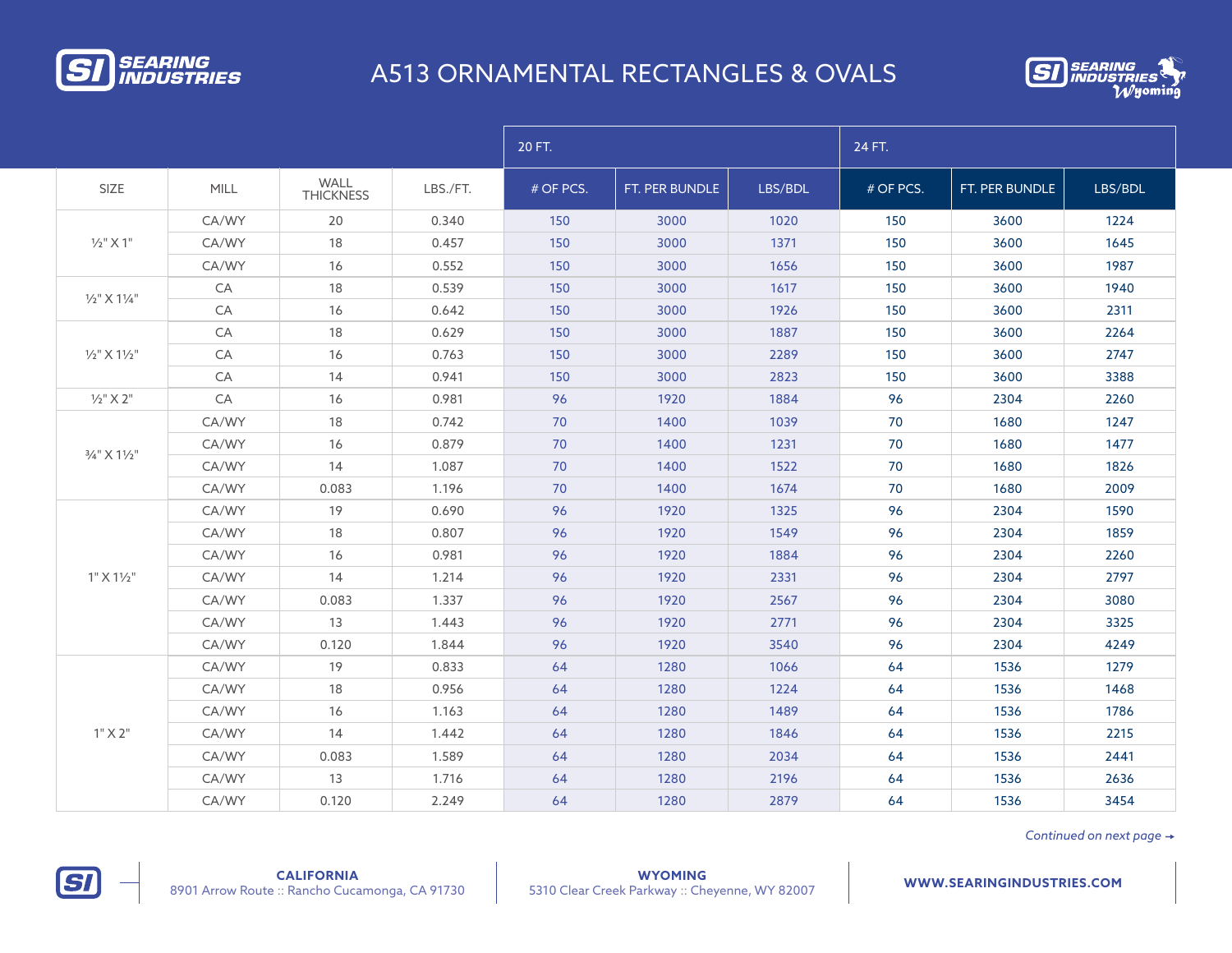

## A513 ORNAMENTAL RECTANGLES & OVALS CON'T



|                       |             |                          |          | 20 FT.    |                |         | 24 FT.    |                |         |
|-----------------------|-------------|--------------------------|----------|-----------|----------------|---------|-----------|----------------|---------|
| SIZE                  | <b>MILL</b> | WALL<br><b>THICKNESS</b> | LBS./FT. | # OF PCS. | FT. PER BUNDLE | LBS/BDL | # OF PCS. | FT. PER BUNDLE | LBS/BDL |
| $1"$ X 3"             | CA/WY       | 16                       | 1.564    | 48        | 960            | 1501    | 48        | 1152           | 1802    |
|                       | CA/WY       | 14                       | 1.942    | 48        | 960            | 1864    | 48        | 1152           | 2237    |
|                       | CA/WY       | 0.083                    | 2.143    | 48        | 960            | 2057    | 48        | 1152           | 2469    |
|                       | CA/WY       | 13                       | 2.316    | 48        | 960            | 2223    | 48        | 1152           | 2668    |
|                       | CA/WY       | 0.120                    | 3.050    | 48        | 960            | 2928    | 48        | 1152           | 3514    |
|                       | CA          | 16                       | 2.005    | 48        | 960            | 1925    | 48        | 1152           | 2310    |
| $1"$ X $4"$           | CA          | 0.083                    | 2.697    | 48        | 960            | 2589    | 48        | 1152           | 3107    |
|                       | CA          | 0.120                    | 3.760    | 48        | 960            | 3610    | 48        | 1152           | 4332    |
|                       | CA          | 16                       | 1.379    | 64        | 1280           | 1765    | 64        | 1536           | 2118    |
|                       | CA          | 14                       | 1.74     | 64        | 1280           | 2227    | 64        | 1536           | 2673    |
| $1\frac{1}{2}$ " X 2" | CA          | 0.083                    | 1.882    | 64        | 1280           | 2409    | 64        | 1536           | 2891    |
|                       | CA          | 0.120                    | 2.66     | 64        | 1280           | 3405    | 64        | 1536           | 4086    |
|                       | CA          | 16                       | 1.564    | 48        | 960            | 1501    | 48        | 1152           | 1802    |
|                       | CA          | 14                       | 1.942    | 48        | 960            | 1864    | 48        | 1152           | 2237    |
| 11/2" X 21/2"         | CA          | 0.083                    | 2.143    | 48        | 960            | 2057    | 48        | 1152           | 2469    |
|                       | CA          | 13                       | 2.316    | 48        | 960            | 2223    | 48        | 1152           | 2668    |
|                       | CA          | 0.120                    | 3.05     | 48        | 960            | 2928    | 48        | 1152           | 3514    |
| $1\frac{1}{2}$ " X 3" | CA/WY       | 16                       | 1.804    | 48        | 960            | 1732    | 48        | 1152           | 2078    |
|                       | CA/WY       | 14                       | 2.228    | 48        | 960            | 2139    | 48        | 1152           | 2567    |
|                       | CA/WY       | 0.083                    | 2.475    | 48        | 960            | 2376    | 48        | 1152           | 2851    |
|                       | CA/WY       | 0.120                    | 3.531    | 48        | 960            | 3390    | 48        | 1152           | 4068    |
|                       | CA          | 16                       | 2.17     | 24        | 480            | 1041    | 24        | 576            | 1249    |
| $1\frac{1}{2}$ " X 4" | CA          | .083                     | 2.98     | 24        | 480            | 1430    | 24        | 576            | 1716    |
|                       | CA          | 0.120                    | 4.292    | 24        | 480            | 2060    | 24        | 576            | 2472    |

*Continued on next page*